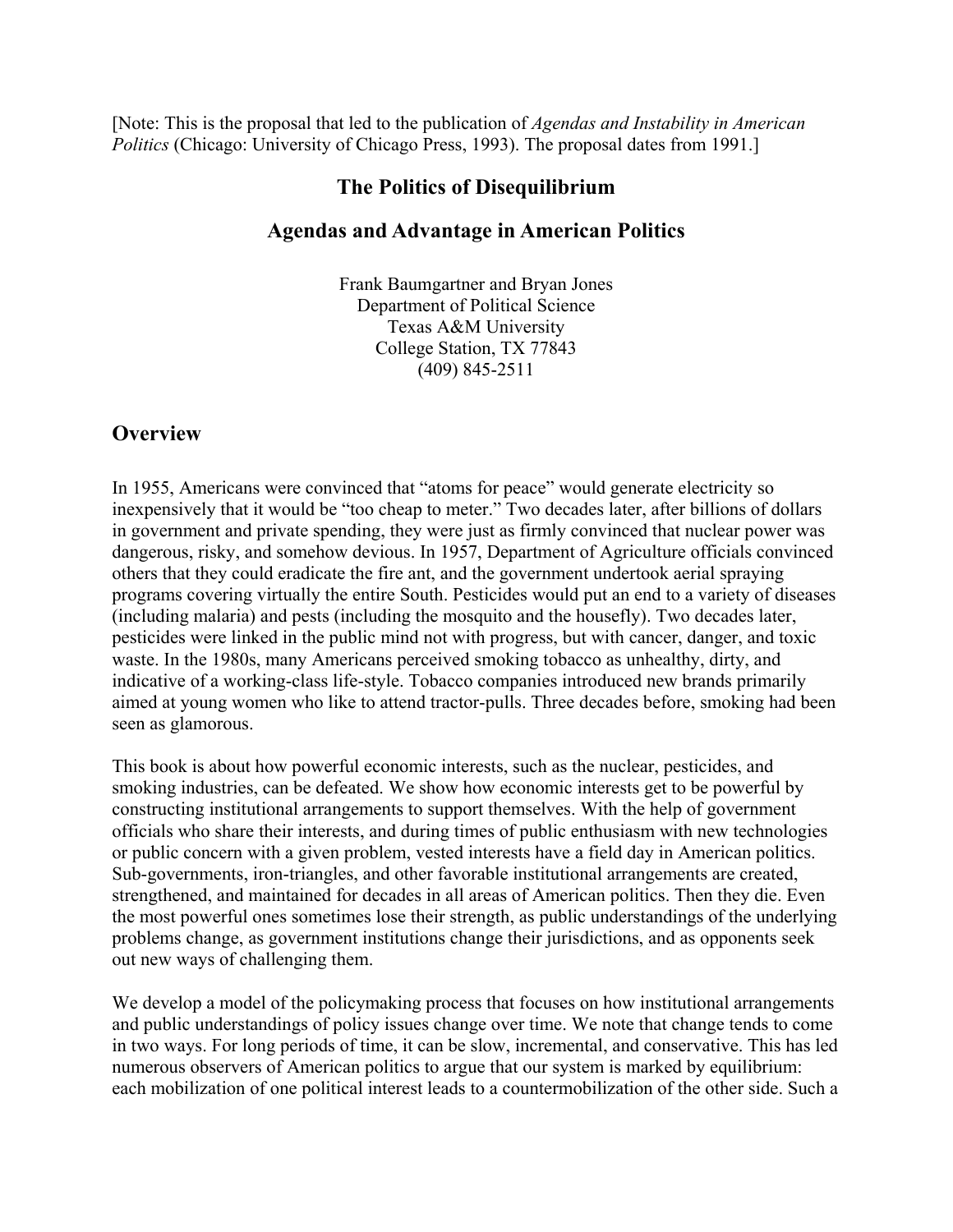view is not only conservative, but it is misleading. Many changes have swept through the American political system in anything but incremental fashion. The American political system encourages rapid change during short bursts of activity as well as incrementalism at other times.

This book is based on the study of eight public issues over the twentieth century. These issues are civilian nuclear power, pesticides, urban affairs, tobacco and smoking, auto safety, air transportation, drug and alcohol abuse, and child abuse. In order to isolate changes in levels of attention to these issues, and to associate these changes with subsequent changes in public policy outcomes, we have collected extensive data on these policies from a wide variety of sources.

The empirical component of this project involved extensive examination and coding of *The Readers' Guide, The New York Times, The Congressional Information Service, The Encyclopedia of Associations*, stock indices, regulatory data, and "reality checks"—data from a variety of sources on the nature of the social or economic problem the policy is supposed to redress. Despite this large effort in data collection, data analysis is simple, based on nontechnical presentation of longitudinal trends. While not a text, we expect that the book would be adaptable in many courses in American politics and public policy, at both the undergraduate and graduate levels.

Following are short descriptions of each chapter.

# **Part I: Policy Agendas and Disequilibrium Politics**

The three chapters in this section provide an overview of the basic ideas, including the theses that issue politics is fundamentally unstable; that seemingly impregnable policy subsystems are subject to violent change; and that only a longitudinal, comparative issues approach is appropriate for studying stability and change in policy issues in America.

### *Chapter 1: Politics without Equilibrium*

This chapter presents the argument that issue politics is unstable. It shows how positive feedback can work for brief periods of time, but can affect policy outcomes for decades. (Approx. 25 pages. Draft completed and available.)

#### *Chapter 2: Policy Agendas and Issue Definition*

In this chapter, we explore the relative roles of issue definition and political institutions in producing issue instability in American politics, and develop the thesis that policy subsystems are inherently unstable. We discuss how the definition of issues, which is reflected in the media and elsewhere, is critical in determining how decision-makers approach a policy problem. This chapter also provides the framework for the remainder of the book. (Approx 25 pages. Draft completed and available.)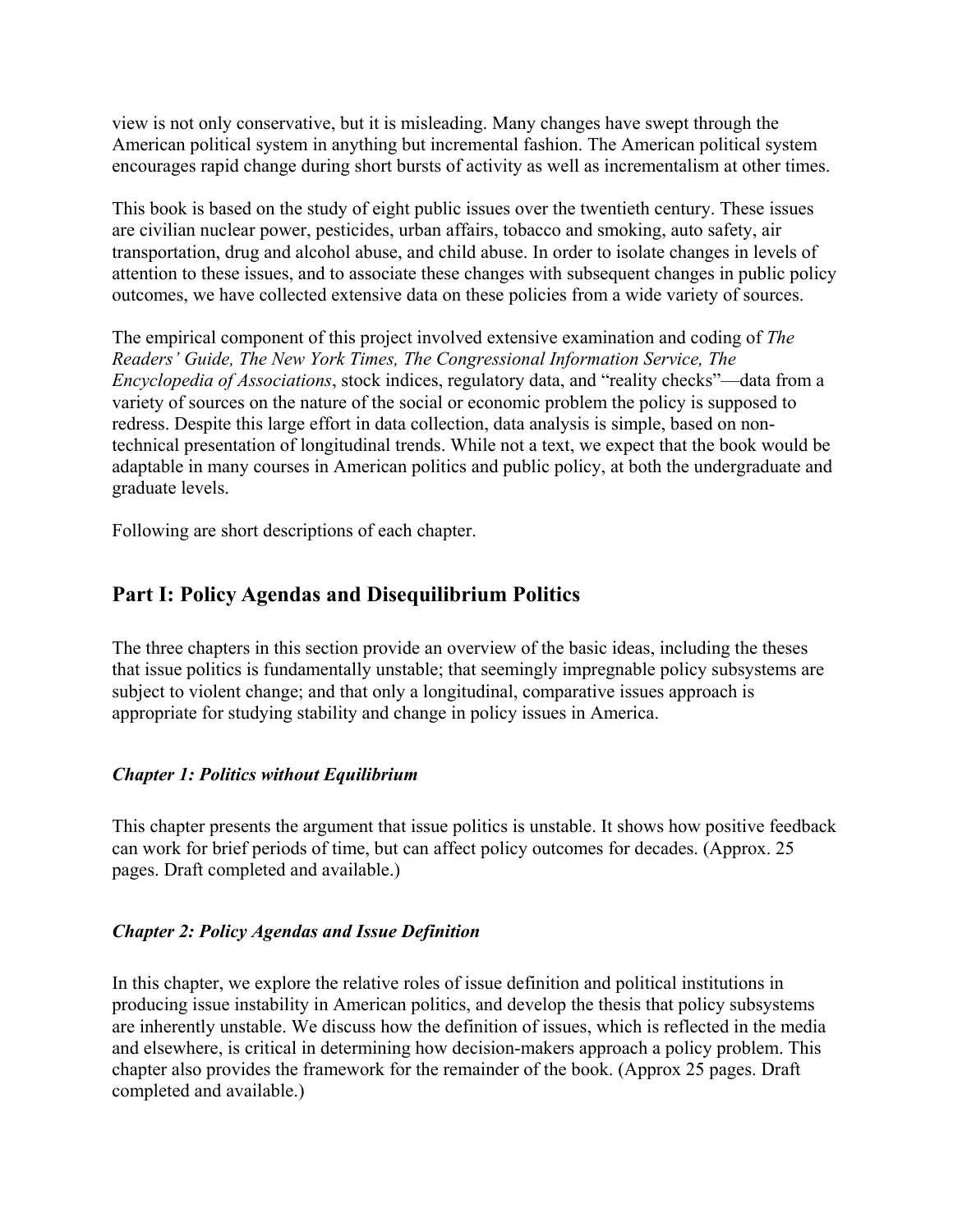#### *Chapter 3: The Study of Policy Agendas*

This chapter examines the two basic approaches to the study of policy agendas: cross-sectional typologies and longitudinal case studies. We present our approach to studying agendas, comparative issue dynamics, which combines the two by studying several issues longitudinally and quantitatively. (Approx. 25 pages. Draft completed and available.)

## **Part II: Issue Dynamics**

The five chapters in this section develop the major themes empirically by showing in concrete cases the changes in public policy conceptions and outcomes over a 50- to 80-year period.

### *Chapter 4: The Construction and Collapse of a Policy Monopoly: Nuclear Power in America*

This chapter presents the full analysis of one issue: civilian nuclear power, showing the sources of policy instability and the role of issue definition and political institutions in producing policy instability. Historical analysis illustrates the fragility of a supposedly unassailable policy subsystem. (Approx. 25 pages. Draft completed and available.)

### *Chapter 5: Two Models of Issue Expansion*

Chapter Five develops and illustrates two basic models of issue expansion, one of which centers on a "wave of enthusiasm", the second of which is a result of a "wave of criticism." Illustrations are drawn from nuclear power, tobacco, and pesticides policy. (Approx. 20 pages. Draft completed and available.)

### *Chapter 6: The Reflection of Issue Definition in the Media*

In this chapter we use information from our data on media coverage of several policy issues to document the thesis that every policy generates contending images, but that public attention tends to focus on only one of these images at a time. Over time, however, the image or side of the issue that dominates public discussion may change. When public understandings change, so often do public policies. (Approx. 30 pages. Draft completed and available.)

### *Chapter 7: Macropolitics and Issue Definition: The Rise and Fall of a National Urban Agenda*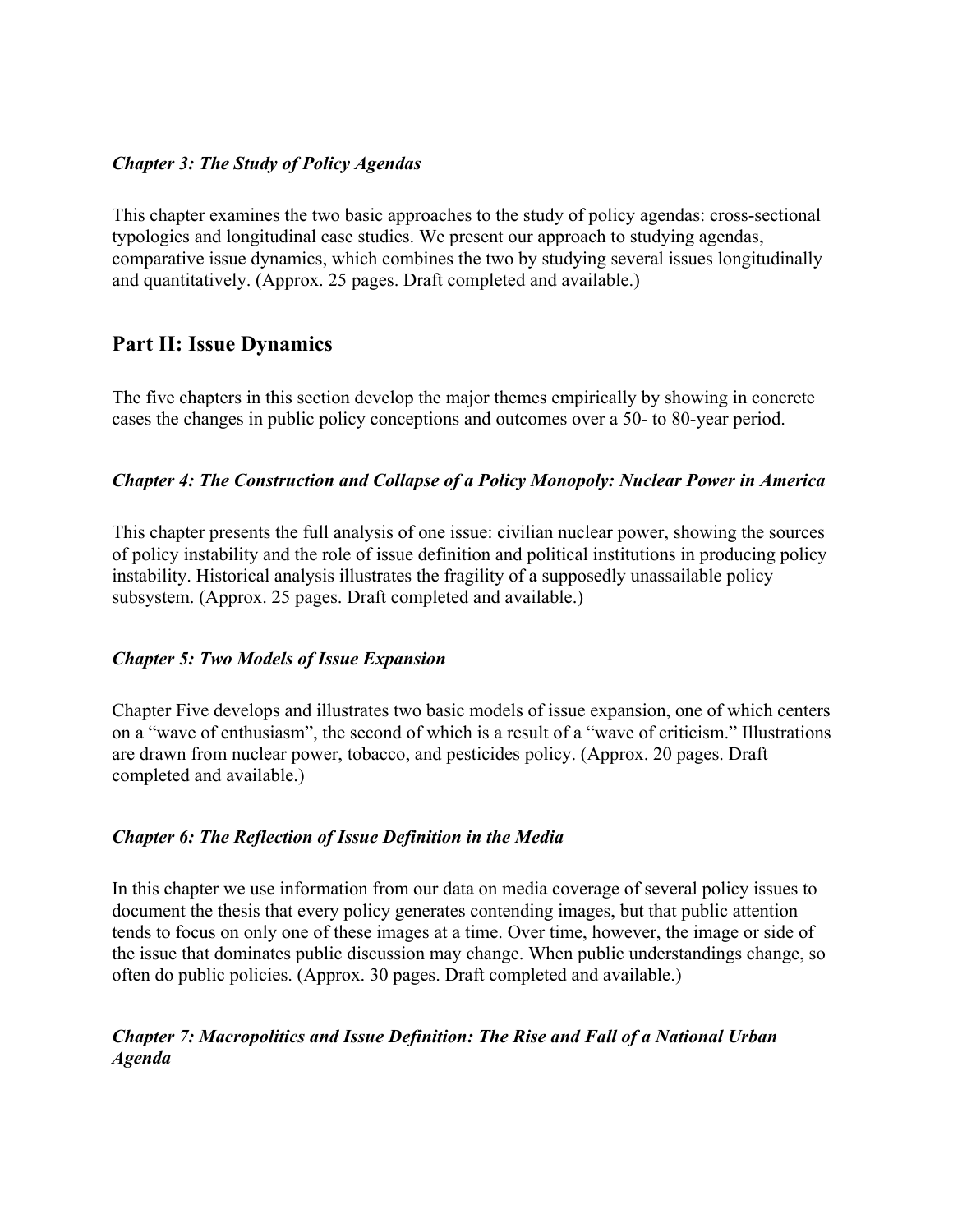Here we look at the "window of opportunity" that brought urban affairs to the national policy agenda in the early 1960s. Then we analyze the forces that pushed cities from the national agenda. We show how partisan politics and issue definition determined policy outcomes. (Approx. 25 pages. Draft completed and available.)

#### *Chapter 8: Politics without Opponents*

In some issues, images have been negative for a long period of time. In the areas of drug abuse and child abuse, there are no politically legitimate defenders of the activity. Still, public policies to deal with the problem can range from education and treatment to criminalization. So public policies hinge on changing public understandings and on opportunistic mobilizations in which opponents to policy actions cannot raise competing images. (Approx. 20 pages. Draft completed and available.)

## **Part III: Institutions and the Dynamics of Systems**

This section of three chapters shows how the changing structure of political institutions has affected the processing of political issues over time. We develop two ideas. First, we show that the different policy arenas, or venues, can be receptive to different definitions of policy issues at the same time. Second, we examine secular changes in the structure and operation of political institutions and show how these have altered the policy process over time.

#### *Chapter 9: Interest Groups*

This chapter shows how the mobilization of interests in American politics has changed over the years. It focuses in particular on the growth of the environmental and consumers' movements during the 1960s and 1970s, and on the growth of business and profit-sector groups during the 1930s and 1940s. It discusses the implications of these changes in mobilization of bias for issue definition and policymaking. (Approx. 20 pages. Draft completed and available.)

### *Chapter 10: Congress*

Congress has always occupied a central place in the study of policy agendas. We analyze here the important role of Congress in creating and in destroying policy subsystems. We show the variety of venues within Congress available to those hoping to break apart a subsystem, and how this system has developed over time. (To be drafted.)

#### *Chapter 11: Federalism*